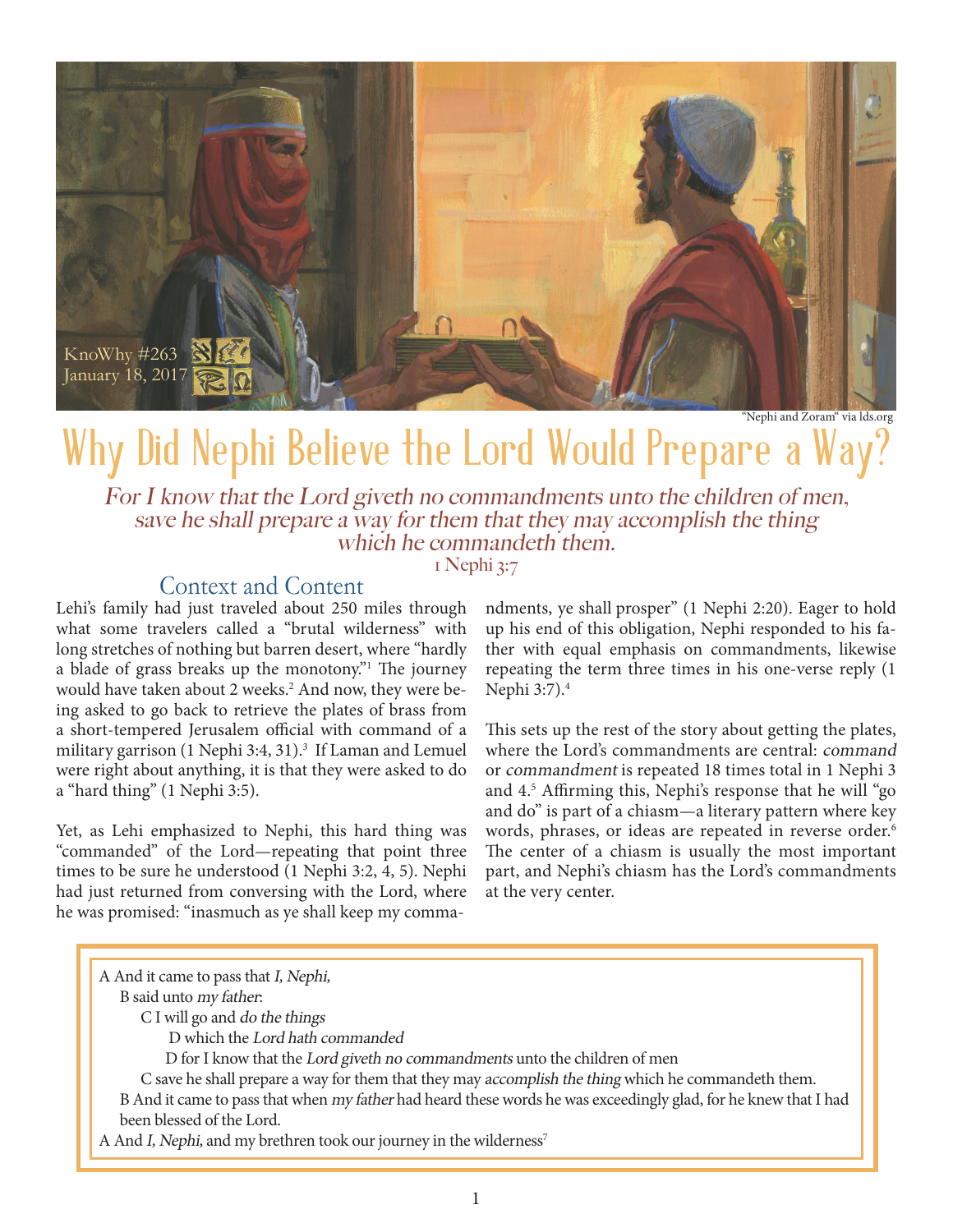Two types of commandments are at play in this story. First, the story teaches about specific commandments given in a particular time and context—like getting the plates from Laban. Second, it teaches about general commandments that apply to everyone, like "the commandments of the Lord" found on the plates of brass (1 Nephi 4:15).

Obtaining the plates of brass was done in obedience to a specific commandment and was necessary so that Nephi's seed could keep the general commandments given to all the house of Israel (1 Nephi 4:14–17). $8$ 

# Doctrines and Principles

Nephi's story highlights how the Lord prepares the way for obeying both types of commandments: (1) The Lord prepared a way for Nephi to obtain the plates of brass by delivering Laban into his hands (1 Nephi 4:10–12); (2) Obtaining the plates, which had the Law of Moses on them, prepared the way for Lehi's family and their descendants to keep the commandments (1 Nephi 4:14–17).<sup>9</sup>

Nephi is a model for keeping the commandments even when doing so is challenging and difficult. Although he had to travel 500 miles round trip in a scorching desert and face off with a powerful leader, Nephi was determined to obey. This is true of Nephi throughout his life.<sup>10</sup>

President Thomas S. Monson taught, "Though others faltered in their faith and their obedience, never once did Nephi fail to do that which the Lord asked of him. Untold generations have been blessed as a result."11

Nephi's story teaches that while the Lord may prepare the way, the way prepared is not always easy. It was not until Nephi and his brothers had made multiple failed attempts, and Nephi had suffered from violence at his brothers hands, that the Lord finally intervened (1 Nephi 3). Nephi had proven himself determined and willing to be "led by the Spirit" (1 Nephi 4:6), and thus a way was prepared.<sup>12</sup>

President Henry B. Eyring, of the First Presidency, taught that this kind of commitment comes from trusting in the Lord:

The young Nephi in the Book of Mormon stirs in us a desire to develop trust in the Lord to obey His commandments, however hard they appear to us. Nephi faced danger and possible death when he said these words of trust that we can and must feel steadily in our hearts ... . That trust comes from knowing God.<sup>13</sup>

Nephi knew that the Lord would prepare a way for him because he trusted in Him, and he wrote the story about obtaining the plates to illustrate this truth. He placed the Lord's commandments at the center of his response to his father, symbolizing their central importance to the whole story.

# Further Reading

President Thomas S. Monson, "Obedience Brings Blessings," Ensign, May 2013, 89–92.

President Henry B. Eyring, "Trust in God, Then Go and Do," Ensign, November 2010, 70–73.

Elder Richard G. Scott, "To Acquire Spiritual Guidance," Ensign, November 2009, 6–9.

©Book of Mormon Central, 2016

## **Notes**

1. George Potter and Richard Wellington, Lehi in the Wilderness: 81 New, Documented Evidences That the Book of Mormon is a True History (Springville, UT: Cedar Fort, 2003), 22, 41. For the distance between Jerusalem and the camp at the Valley of Lemuel, see S. Kent Brown, Voices from the Dust: Book of Mormon Insights (American Fork, UT: Covenant Communications, 2004), 3, 6; S. Kent Brown, "New Light from Arabia on Lehi's Trail," in Echoes and Evidences of the Book of Mormon, ed. Donald W. Parry, Daniel C. Peterson, and John W. Welch (Provo, UT: FARMS, 2002), 55.

2. Brown, Voices from the Dust, 3.

3. Ancient records tell stories of military governors in ancient Near Eastern cities behaving much like Laban did. See Hugh Nibley, Approaching the Book of Mormon (Salt Lake City and Provo, UT: Deseret News and FARMS, 1988), 120–131. See also, Hugh Nibley, Lehi in the Desert/The World of the Jaredites/There Were Jaredites, The Collected Works of Hugh Nibley, Volume 5 (Salt Lake City and Provo, UT: Deseret Book and FARMS, 1988), 97–98.

4. Joseph Spencer, An Other Testament: On Typology, 2nd edition (Provo, UT: Neal A. Maxwell Institute for Religious Scholarship, 2016), 84–85. Spencer pointed out that this story really starts with the covenant made in 1 Nephi 2:19–24, and that Lehi and Nephi both repeat some form of the term command(ed/eth/ment) three times, but his analysis goes in a different direction than what will be followed here.